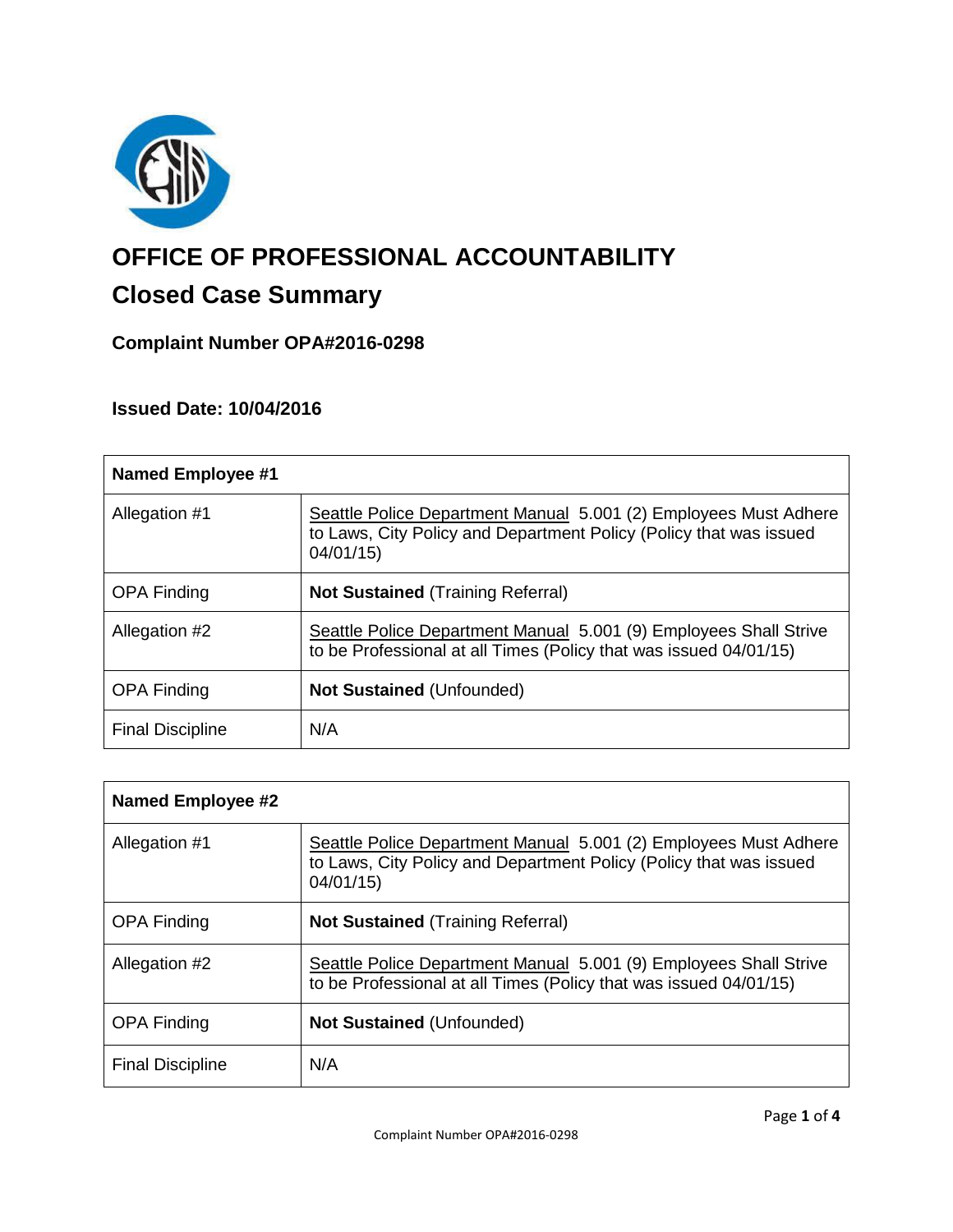| <b>Named Employee #3</b> |                                                                                                                                                    |
|--------------------------|----------------------------------------------------------------------------------------------------------------------------------------------------|
| Allegation #1            | Seattle Police Department Manual 5.001 (2) Employees Must Adhere<br>to Laws, City Policy and Department Policy (Policy that was issued<br>04/01/15 |
| <b>OPA Finding</b>       | <b>Not Sustained (Training Referral)</b>                                                                                                           |
| Allegation #2            | Seattle Police Department Manual 5.001 (9) Employees Shall Strive<br>to be Professional at all Times (Policy that was issued 04/01/15)             |
| <b>OPA Finding</b>       | <b>Not Sustained (Unfounded)</b>                                                                                                                   |
| <b>Final Discipline</b>  | N/A                                                                                                                                                |

#### **INCIDENT SYNOPSIS**

The Named Employees were dispatched to a "Standby to Assure the Peace" call.

#### **COMPLAINT**

The complainant alleged that the Named Employees refused to look at the DV Protection Order (PO) and allowed the subject of the PO to come into her home without her permission. The complainant alleged that the Named Employees acted unprofessionally in their failure to protect her from the subject of the PO in which she was the protected person.

#### **INVESTIGATION**

The OPA investigation included the following actions:

- 1. Interview of the complainant
- 2. Search for and review of all relevant records and other evidence
- 3. Review of In-Car Videos
- 4. Interviews of SPD employees

#### **ANALYSIS AND CONCLUSION**

It was alleged that the Named Employees failed to enforce a valid Protection Order (PO) and allowed the complainant's estranged husband (the subject of the PO) to violate it without arrest. The preponderance of the evidence shows the PO was valid on the date of this incident. Both the complainant (the protected person on the PO) and her ex-husband (the subject) notified the Named Employees there was a court order of some sort (such as a Restraining Order) in place to keep the subject away from the complainant. In fact, the subject, who called 911 asking for a police stand-by, told Dispatch of the existence of an order. However, the PO was not in the computer system at the time of this incident and Dispatch informed the three responding officers of this fact. The PO was entered into the system the following day. The Named Employees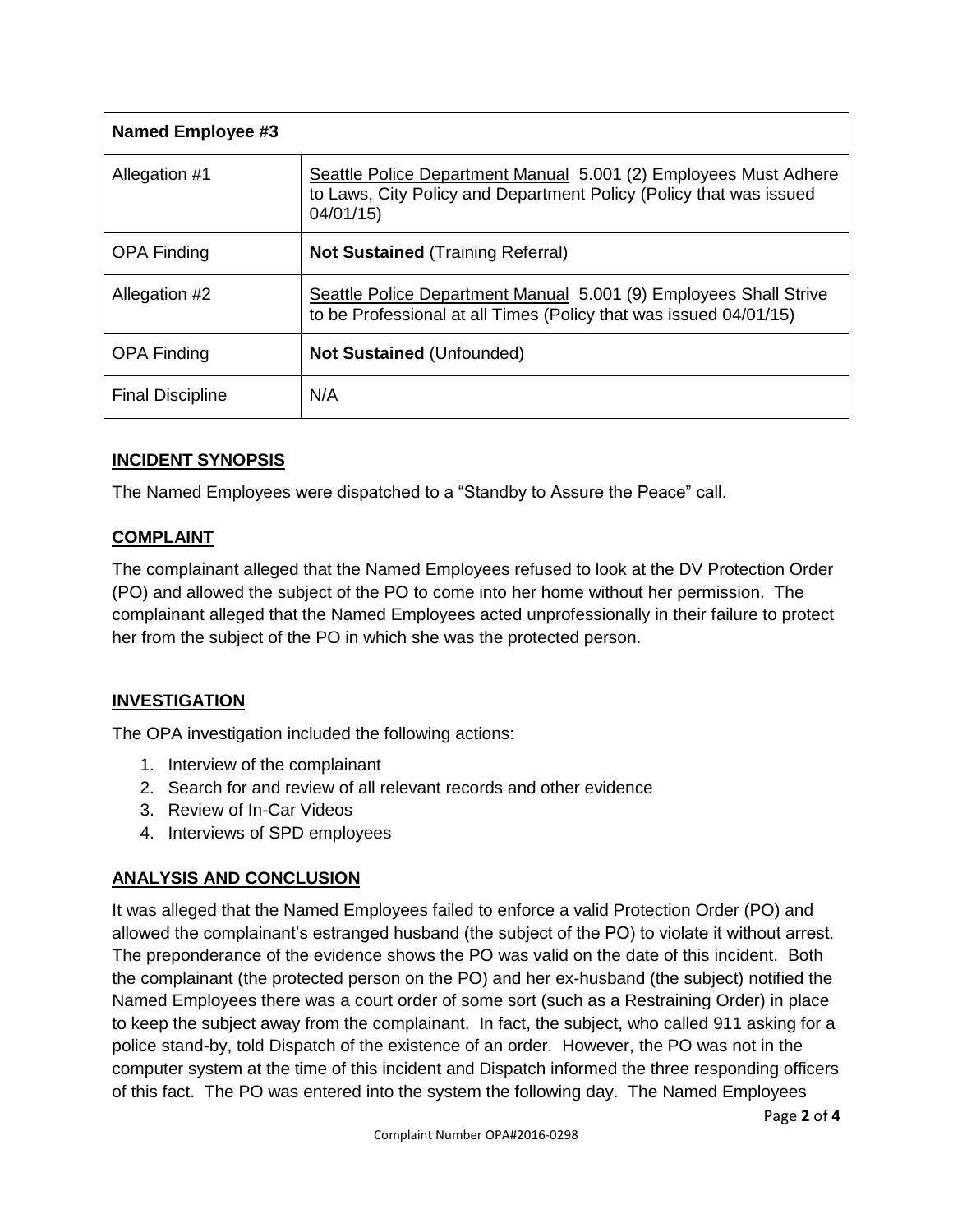who were on scene relied on the information provided to them by Dispatch and the computer system and told both parties there was no valid order they could enforce. The officers should have asked both the complainant and the subject if they had copies of the order and contacted the Court to determine if the PO was valid and enforceable. The complainant made statements to the officers concerning behavior by the subject that, if true, would be a violation of the PO. The officers, however, did not follow up on these statements on the assumption there was no valid PO in force. Based on this assumption, the Named Employees did not investigate the complainant's allegation that the subject had violated the PO to determine if a mandatory arrest under RCW 26.50 was necessary. In addition, the Named Employees unwittingly aided the subject in violating the PO by arranging and standing by as he entered the complainant's residence to remove his property. The preponderance of the evidence shows that Named Employee #1, #2 and #3 acted in (mistaken) good faith and did not knowingly fail to make a mandatory arrest for violation of a PO. They should receive additional training to assist them with similar situations in the future.

The complainant alleged that the Named Employees acted unprofessionally in their failure to protect her from the subject of a PO in which she was the protected person. Furthermore, the complainant alleged the officers intimidated her into allowing the subject and his sister to come into her home and remove property, some of which the complainant said he had no right to take. The preponderance of the evidence shows that, while there was a PO in place at the time of the incident, the Named Employees relied in good faith on the information they received from the Dispatcher and their in-car computers that there was not a valid PO in place at the time. The evidence further shows that all three officers made it very clear to the complainant she was under no obligation to allow the subject and/or his sister into her (the complainant) residence or permit him to remove any property. The audio recordings from the officers' in-car video systems clearly show the complainant gave voluntary permission for this to take place and that no intimidation or other form of duress was used to obtain her permission. No evidence of unprofessional speech and/or conduct by Named Employee #1, #2 or #3 was detected in the course of this investigation.

#### **FINDINGS**

#### **Named Employee #1, #2 and #3**

Allegation #1

The evidence showed that Named Employees would benefit from additional training. Therefore a finding of **Not Sustained** (Training Referral) was issued for *Employees Must Adhere to Laws, City Policy and Department Policy*.

**Required Training**: Named Employee #1, #2 and #3 would benefit from additional training and counseling on the law and procedures concerning No Contact Orders, Protection Orders and Restraining Orders. Particular attention should be paid on what steps an officer can take to determine whether a valid Order is in place and his or her obligations concerning any alleged violations of such orders.